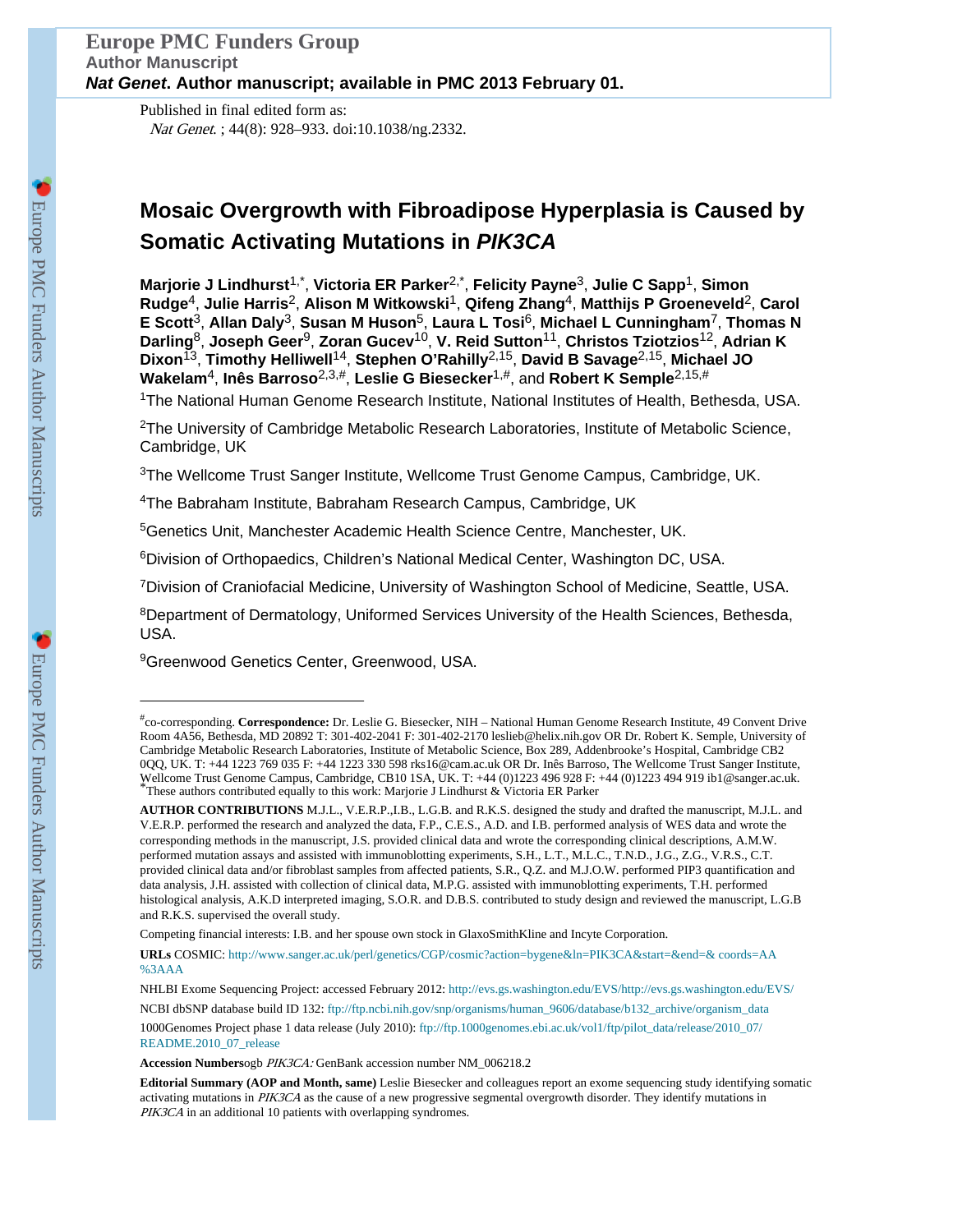<sup>10</sup>Department of Endocrinology and Genetics, Skopje Medical Faculty, Skopje, Macedonia.

<sup>11</sup>Department of Molecular and Human Genetics, Baylor College of Medicine, Houston, USA.

<sup>12</sup>Institute of Cardiovascular and Medical Sciences, University of Glasgow, Glasgow, UK.

<sup>13</sup>School of Clinical Medicine, University of Cambridge, Cambridge, UK.

<sup>14</sup> Liverpool Cancer Research UK Centre, University of Liverpool, Liverpool, UK

<sup>15</sup>The National Institute for Health Research Cambridge Biomedical Research Centre, Cambridge, UK.

# **Abstract**

The phosphatidylinositol-3-kinase (PI3K)/AKT signaling pathway is critical for cellular growth and metabolism. Correspondingly, loss of function of PTEN, a negative regulator of PI3K, or activating mutations in  $AKT1$ ,  $AKT2$ , or  $AKT3$  have been found in distinct disorders featuring overgrowth or hypoglycemia. We performed exome sequencing of DNA from unaffected and affected cells of a patient with an unclassified syndrome of congenital, progressive segmental overgrowth of fibrous and adipose tissue and bone and identified the cancer-associated p.His1047Leu mutation in PIK3CA, which encodes the p110α catalytic subunit of PI3K, only in affected cells. Sequencing of PIK3CA in 10 further patients with overlapping syndromes identified either p.His1047Leu or a second cancer-associated mutation, p.His1047Arg, in 9 cases. Affected dermal fibroblasts showed enhanced basal and EGF-stimulated phosphatidylinositol-3,4,5-trisphosphate (PIP3) generation and concomitant activation of downstream signaling. Our findings characterize a distinct overgrowth syndrome, biochemically demonstrate activation of PI3K signaling and thereby identify a rational therapeutic target.

> Mutations that compromise the regulation of cellular proliferation and death by reducing apoptosis, or by allowing constitutive cell division, cause pathological tissue growth. The most extreme example is cancer, where numerous activating mutations of genes in growthpromoting pathways have been documented. A commonly affected pathway is the receptor tyrosine kinase/phosphatidylinositol-3-kinase/AKT (RTK/PI3K/AKT) pathway, which harbors activating mutations in most solid tumors<sup>1</sup>.

> Given the importance of RTK/PI3K/AKT for cell proliferation and metabolism, germline mutations upregulating the pathway would likely be lethal in embryonic life, and have not been reported. However, mosaic mutations can cause segmental, or patchy, overgrowth disorders. Germline loss-of-function mutations in PTEN, a negative regulator of PI3K signaling , cause overgrowth, and a somatic second hit in PTEN causes the Type II Segmental Cowden Syndrome<sup>2</sup> . Proteus syndrome, a progressively deforming regional overgrowth syndrome that affects bones, adipose, and other mesenchymal tissues, is caused by a somatic p.Glu17Lys AKT1 mutation<sup>3</sup> which constitutively activates PI3K/AKT signaling<sup>3,4</sup>. These findings proved the hypothesis that segmental overgrowth disorders can be caused by somatic mosaicism for mutations<sup>5</sup>, and suggested that similar disorders may also be caused by somatic activation of the RTK/PI3K/AKT pathway. We describe here the clinical and molecular characterization of 10 such patients.

Ten patients with a previously uncharacterized progressive segmental overgrowth syndrome were evaluated. Of those for whom records were available, 7 of 8 had congenital overgrowth. Their major manifestation was segmental progressive overgrowth of subcutaneous, muscular, and visceral fibroadipose tissue with skeletal overgrowth (Figures 1 & 2). The overgrowth was predominantly adipose tissue, or a mixture of adipose and fibrous tissues. We have thus designated this as 'fibroadipose' tissue. In some affected areas, this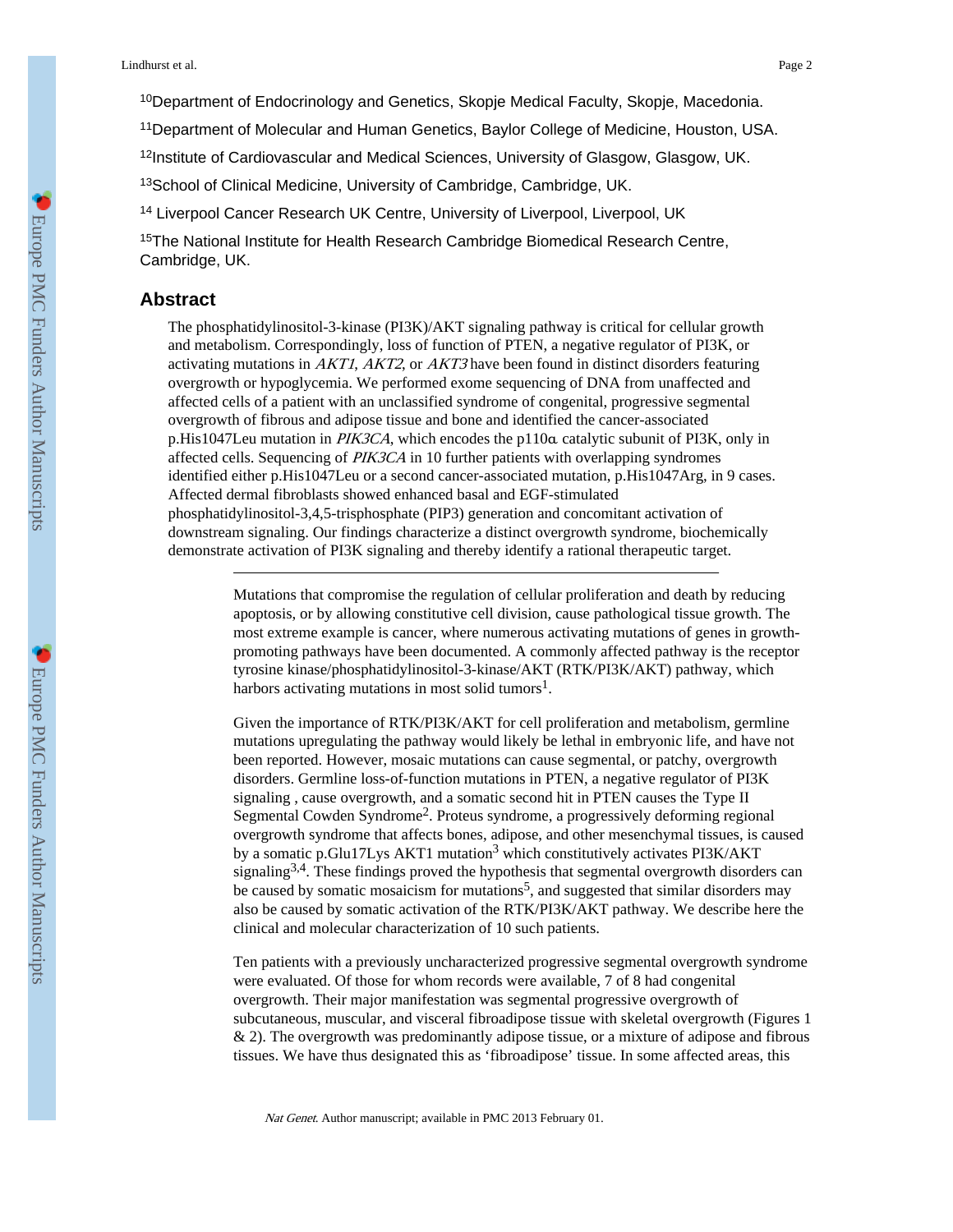tissue was solitary, but in others there was admixture of the fibroadipose tissue with muscle, or investiture within other tissues (e.g., spinal canal). The range of severity and the natural history among the patients was remarkable. Patient C1 had massive overgrowth of her body from the waist down, weighing 117 kg, with leg circumferences of 100-110 cm. Her total adiposity assessed by DXA was 50%, accounted for mostly by her legs. Her overgrowth continued into adulthood. In contrast, C2 had overgrowth limited to an arm and thumb and N110 had overgrowth limited to two rays of one foot (Figure 2 O-P). Patient N7 had an extensive lipoma of the left lower trunk, buttock and leg that necessitated amputation (Figure 1F-G). Patient N45 had fibroadipose overgrowth of the lower body including a pelvic mass that encased the rectum (Figure 2J) with attendant constipation. The overgrowth in this patient continued into adulthood. However, the overgrowth in patient N68 mostly ceased after puberty.

Eight of the 10 patients have undergone multiple surgical debulking or orthopedic procedures for overgrowth. Skeletal overgrowth was variable in character. Four had skeletal overgrowth with preserved architecture while others had distorting overgrowth (Figure 2). Patient N45 underwent orthopedic surgery for a 5 cm leg length discrepancy. Bone ages, when assessed, were normal, and no dental anomalies were reported. Several patients had enlarged peripheral nerves, cutaneous vascular malformations, and testicular or epididymal cysts and hydroceles. Four patients had strikingly lipoatrophy in areas not affected by overgrowth, but no evidence of either insulin resistance or hypoglycemia was reported. There have been no malignancies, although patient N108 did have benign nephrogenic rests.

All patients had been suggested to have Proteus syndrome, however on our evaluation none met the clinical criteria for this condition<sup>6</sup> (Table 1), and 7 of the 10 had congenital segmental overgrowth, which is rare in Proteus syndrome. None had a cerebriform connective tissue nevus. Another diagnostic consideration is Klippel-Trenaunay syndrome (KTS). However, the vascular anomalies in the present patients comprised only capillary vascular malformations and none had the lateral venous anomaly or port wine stains typical of KTS<sup>7</sup>. Furthermore, the overgrowth in the present patients was not coincident with the vascular anomalies, which is characteristic of KTS. All patients had apparently normal intellectual and pubertal development and one patient has two unaffected children.

Exome sequencing of dermal fibroblast DNA from the unaffected arm and affected leg of patient C1 identified 45 non-synonymous genetic variants unique to leg-derived fibroblasts and absent from dbSNP and 894 controls. Sanger sequencing of DNA from a freshly cultured dermal fibroblasts from a second skin biopsy confirmed only 2 of these leg-specific genetic variants: the heterozygous PIK3CA mutations c.3140A>T (rs121913279, which predicts p.His1047Leu) and USHBP1 c.280C>G (which predicts p.Glu94Gln) (Figure 3, Supplementary Figure 1). USHBP1 encodes a putative Usher syndrome-related USH1C binding protein, highly expressed in the heart, and no link of USHBP1 to the phenotype was apparent from existing literature. In contrast, PIK3CA encodes the p110α catalytic subunit of the growth factor signal-transducing PI3K, and p.His1047Leu has been reported in >130 cancers by COSMIC, while the p.His1047Arg mutation, the commonest cancer-associated PIK3CA mutation<sup>8</sup>, stimulates both PI3K signaling and growth. This mutation was selected for further study.

Sequencing of DNA from 5 tissues obtained from the amputated left leg of patient C1 confirmed the PIK3CA mutation at all sites, with mutation burdens of 8% to 39% (Figure 3 and Supplementary Table 1) using a custom restriction enzyme-based assay (Supplementary Figure 2 and Supplementary Table 2). To determine whether mutations at codon 1047 might underlie similar forms of overgrowth we undertook targeted sequencing in 10 other patients with overgrowth syndromes with overlapping clinical features to those of patient C1. In 9 of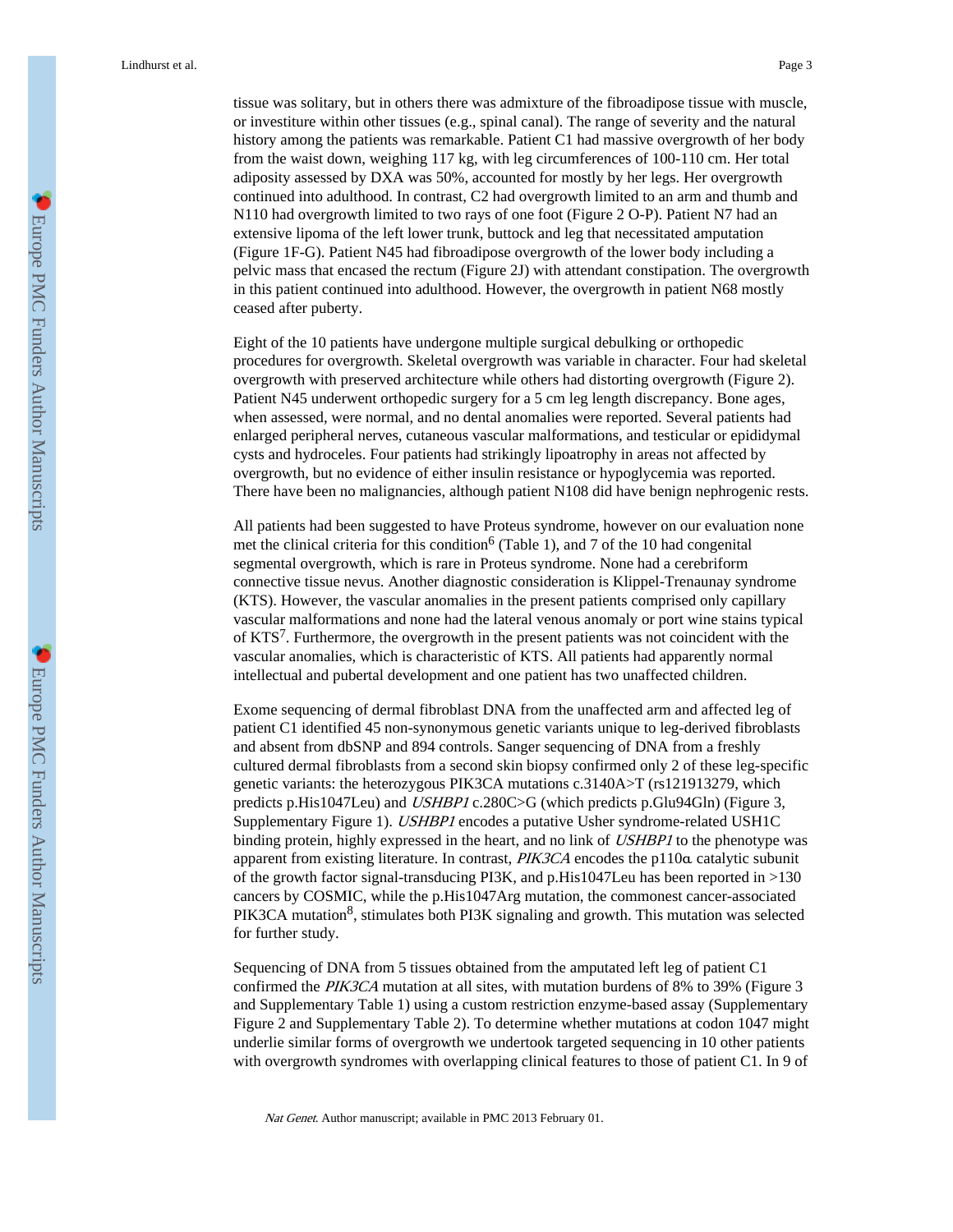10 patients mosaicism for mutations at PIK3CA codon 1047 were identified. The cancerassociated PIK3CA variant, p.His1047Arg, was identified in 7 of the 9 patients, with mutation burdens of <1% to 35% in affected tissues and fibroblast cultures (Supplementary Table 1)). In 2 out of the 9 patients, the p.His1047Leu mutation was identified, with mutation burdens from 4% to 49%. The mutations were absent from blood and unaffected tissues from 9 of the reported patients, from both parents of 6 patients, and from 51 cell or tissue control samples.

These PIK3CA mutations were absent in >5,000 samples in the NHLBI Exome Sequencing Project. In the ClinSeq<sup>TM</sup> dataset (712 exomes) there were 21 variant sequence reads at this position among >92,000 reads, although no sample had >1 variant read. In the 1000 genomes data<sup>9</sup> (933 low coverage genomes), there were >5,000 wild type reads and one variant read.

Both the p.His1047Arg and p.His1047Leu PIK3CA variants have increased kinase activity due to enhanced lipid binding<sup>10-12</sup>. We thus assessed PI3K activity in dermal fibroblasts from 3 patients by applying a mass spectroscopic assay for  $PIP<sub>3</sub>$  (ref. 10) before and after stimulation of cells with EGF. PIP<sub>3</sub> levels were increased  $2-4X$  in affected cells at baseline and in response to EGF stimulation (Figure 4), and basal  $PIP<sub>3</sub>$  levels in affected cells were indistinguishable from those in controls after stimulation. Basal hyperphosphorylation of downstream AKT and p70 S6 kinase signaling was detected in mutant PIK3CA cells. No amplification of stimulated phosphorylation was observed in affected cells, reflecting the maximum stimulation capacity of the signaling cascade. There was no increased signaling through the MEK/ERK pathway (Figure 4). We conclude that these patients harbor somatically mutated cells with enhanced basal activity of the PI3K/AKT pathway.

Our description of 10 patients with a previously uncharacterized severe segmental overgrowth syndrome due to somatic occurrence of activating mutations in the p110α catalytic subunit of PI3 kinase consolidates the paradigm of non-Mendelian, non-malignant growth disorders caused by isolated cancer-associated mutations in the PI3K/AKT signaling pathway. Moreover, the finding of distinct and homogeneous underlying genetic defects in stringently-defined Proteus syndrome, which is caused by somatic activation of AKT1, and in the currently delineated syndrome offers a mechanism-based validation of existing diagnostic criteria for Proteus syndrome. The syndrome we delineate does not fulfill the specific diagnostic criteria for  $PS^{13}$ , instead falling within the ill-defined category of segmental overgrowth<sup>14</sup>. Attempts have been made to subclassify this group, and the patients reported here may be within category III of a recently proposed system<sup>15</sup>. However, we believe that future refinement of understanding of the phenotypic spectrum associated with PIK3CA mutations affords the prospect of further rationalization of diagnostic schemes.

PI3K signaling activates the serine/threonine kinases AKT1, AKT2 and AKT3. AKT1 is most widely expressed, and is associated with growth<sup>16</sup>, consistent with the Proteus phenotype, while AKT2 is highly expressed in insulin-responsive tissues including skeletal muscle, liver, and fat, and is more closely implicated in the metabolic actions of insulin<sup>17</sup>. AKT3 is most highly expressed in brain and heart, with lower expression in the tissues affected in the current patients. Recently somatic occurrence of both AKT2 and AKT3 p.Glu17Lys mutants, paralogous to the Proteus-associated AKT1 mutation, have been described. The AKT2 mutation causes severe insulin-independent hypoglycemia, mild asymmetric overgrowth, and progressive obesity<sup>18</sup>, while the AKT3 mutation was associated with brain overgrowth $^{19}$ .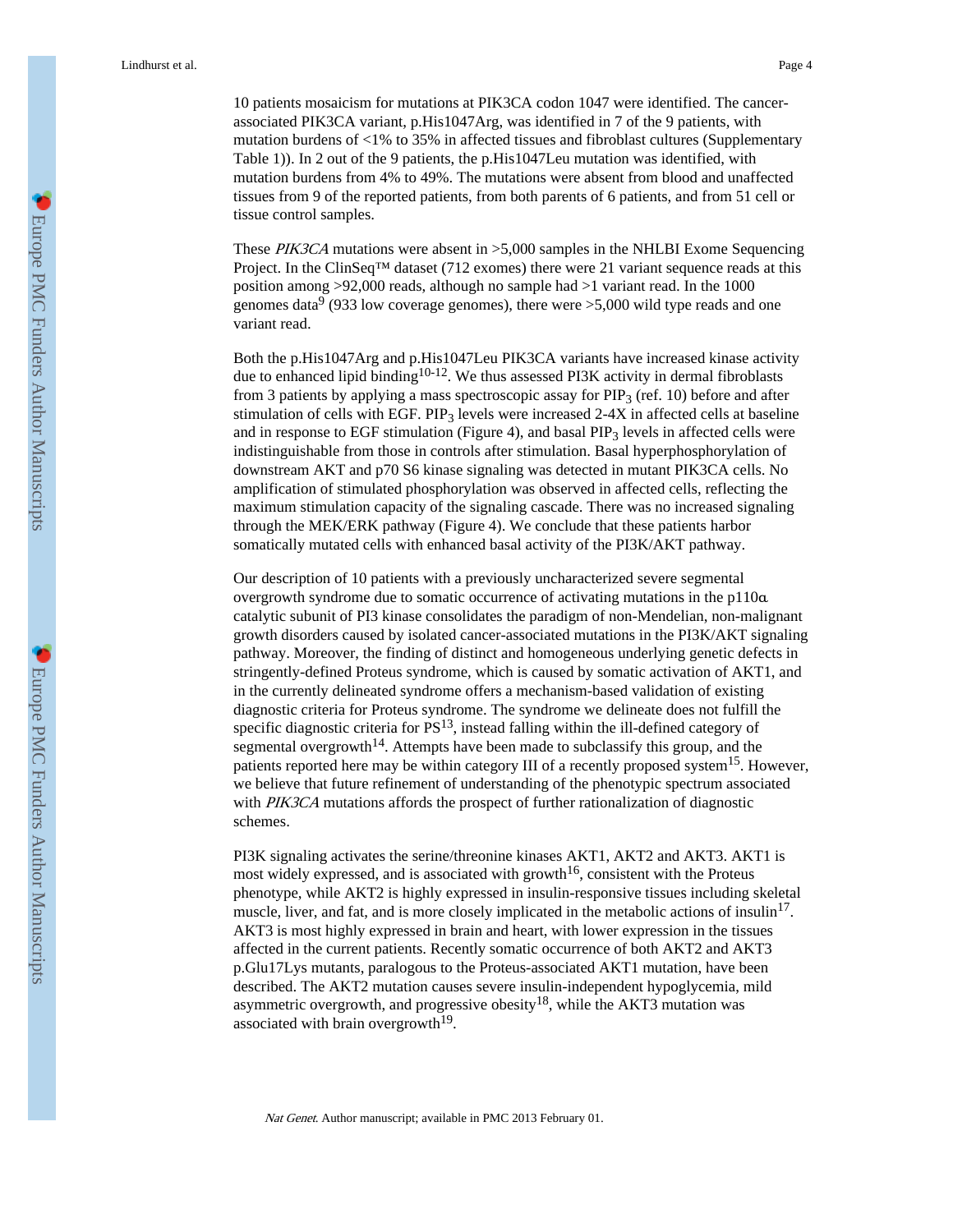The role of AKT2 in inhibiting adipose lipolysis and stimulating glucose uptake may explain the aggressive adipose expansion seen with PIK3CA mutations compared to AKT1 mutation alone. We speculate that the adipose tissue paucity in the non-overgrown areas of the patients is caused by chronic negative energy balance of those adipose depots consequent upon the demands of the pathologically growing and energy-sequestering adipose tissue in affected regions. The patients we describe do not exhibit a composite of the phenotypes associated with pathological AKT1, AKT2 and AKT3 activation, lacking key features of each condition such as hypoglycemia, cerebriform connective tissue nevi, and brain overgrowth. Some differences may be attributable to the timing and location of the founder mutation during embryogenesis. Thus, the lack of hypoglycemia and brain overgrowth likely reflect lack of PIK3CA activation in the liver and brain respectively in the current patients. Quantitative differences in the degree of activation of common downstream signaling pathways by the different mutants may also play a role, as may PI3K stimulation of non-AKT-dependent responses including rac-mediated cytoskeletal reorganization<sup>20</sup>. Some of the explanation for the phenotypic discrepancies of PIK3CA and AKT activation may also lie in the complexity of the PI3K enzyme: p110α is only one of three catalytic subunits coupled to receptor tyrosine kinase activation, each of which dimerizes with one of five regulatory subunits, lending significant combinatorial complexity to PI3K function. Specificity of coupling of different PI3K heterodimers to downstream pathways is not fully understood.

Given the prevalence of PIK3CA codon 1047 cancer mutations, a critical consideration is whether patients with these mutations are at increased risk of malignancy. Several observations indicate that such mutations can initiate cancer. Circumstantial evidence comes from the observation of PIK3CA mutations in the early stages of some human cancers<sup>21,22</sup>, while more direct evidence comes from murine studies. Transgenic expression of the Pik3ca p.His1047Arg mutation in lung<sup>23</sup>, or breast epithelium<sup>24-26</sup> of mice has been shown to produce malignant tumors. However, in these studies the  $Pik3ca$  mutant was overexpressed, potentially exaggerating its oncogenicity. Expression of Pik3ca p.His1047Arg at endogenous levels in mouse ovaries did not produce tumors after one year<sup>27</sup>. It is thus possible that expression at endogenous levels in the cellular context of human mesodermal lineages has more benign consequences than implied by the mouse models overexpressing mutant Pik3ca. It is of note that codon 1047 oncogenic PIK3CA mutations have been reported at high prevalence in benign seborrheic keratoses and epidermal nevi in humans<sup>28</sup>, demonstrating that there is no obligate association of these mutations to malignancy. However, longitudinal studies are needed to properly assess this potential risk and to formulate surveillance recommendations, should such a risk be identified.

Treatment of segmental overgrowth disorders has relied upon surgical debulking<sup>6</sup> and orthopedic procedures to limit growth<sup>29</sup>. The identification of activated PI3K/AKT signaling suggests potential utility of targeted therapy, either through inhibition of PI3K, of AKT, or of downstream pathways such as mTORC1, using clinically available drugs including rapamycin, which has been reported to produce major benefits in a child with somatic PTEN deficiency30. Intensive efforts are underway to develop novel inhibitors for use in cancer. When agents emerge with side effect profiles that are tolerable for long-term use in patients with non-malignant disease, their use in patients with severe progressive segmental overgrowth syndromes offers the prospect of rational mechanism-based therapy.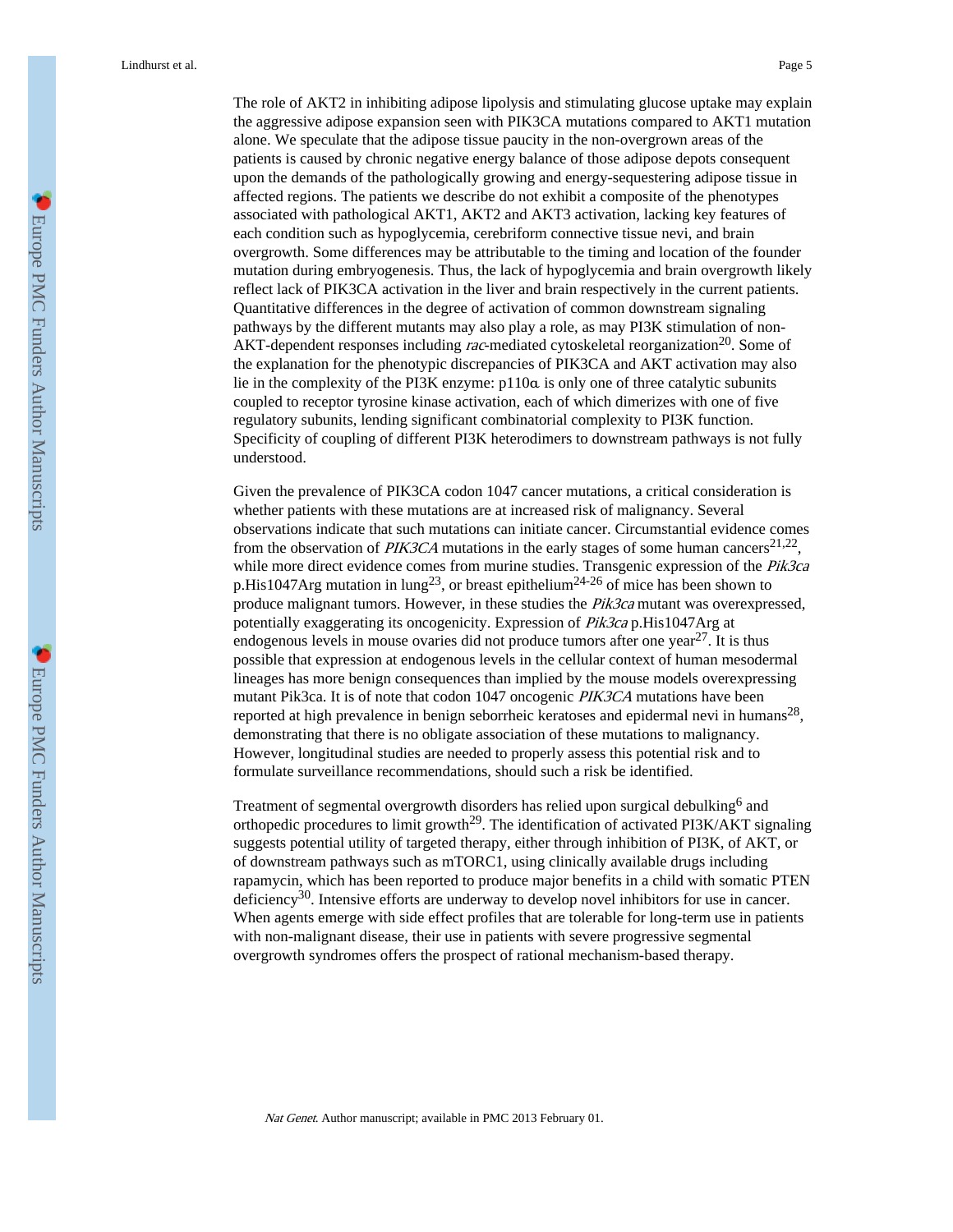# **ONLINE METHODS**

## **Patients**

This study was approved by the UK National Research Ethics Committee and by the NHGRI Institutional Review Board. Written informed consent was obtained from all participants or their parents.

## **Body composition analysis and imaging**

Body composition was measured by Lunar Prodigy dual-energy x-ray absorptiometry (GE Lunar).

## **Study Procedures**

Using standard techniques, we isolated DNA from tissues and cell lines obtained either perioperatively, or using punch skin biopsy of areas with overgrowth ("affected") or no overgrowth and distant from affected areas ("unaffected"). For exome sequencing DNA libraries were prepared from affected and unaffected cells from patient C1 as described previously $32$ . Genotypes were called and filtered using a Phred-like genotype quality score of ≥50 as a cut-off, which we have found to provide a pragmatic balance between sensitivity and accuracy. In brief, sequence data were filtered to leave variants that were: 1) Predicted to change protein sequence and 2) Absent from the Single Nucleotide Polymorphism Database (dbSNP), 894 control genomes and 234 control exomes. Rare functional variants called in affected leg cells but not unaffected arm cells were verified by Sanger sequencing first in DNA used for exome sequencing, and then in DNA extracted from dermal fibroblasts established from a fresh skin biopsy. Remaining candidate pathogenic mutations were then sequenced in a panel of DNA derived from tissue samples obtained from the right leg of patient C1 after amputation. Interrogation of the codon affected by the putative pathogenic mutation was then undertaken in DNA from cells and tissues of 10 additional patients with overgrowth using Sanger sequencing and custom restriction enzyme digestion (primer sequences available on request).

# **Exome Sequencing**

Genomic DNA was extracted from fibroblasts. For exome sequencing,  $3 \mu$ g of DNA was sheared, end-repaired and A-tailed before ligation of Illumina sequencing adapters. 2  $\mu$ g of the library was captured with an Agilent SureSelect Human All Exon 50 Mb bait designed to capture all exons from the NCBI consensus CDS (CCDS) database and coding exons from the GENCODE project (Agilent Technologies, Santa Clara, USA). The captured sample was eluted, amplified and sequenced on the Illumina Hi-Seq platform (Illumina, Little Chesterford, UK) as 75-bp paired-end reads. BWA software package 0.5.8c, SAMtools v0.1.7, Dindel v1.01 and Genome Analysis Toolkit (GATK) v1.0.4269M were used to map sequence reads to the human genome reference sequence (GRCh37) and the NCBI dbSNP database build ID 132 to calculate read quality, and to call single nucleotide variants and insertion/deletions. A total of 10.98 and 10.45 Gb of sequence was produced with a mean depth of 115x and 110x from arm and leg respectively. In the arm coverage was 96.7%, 87.8% and 85.4% at a depth of 4x, 20x and 25x, respectively, with 88.2% coverage at a depth of 10x, using high mapping quality alignments only (i.e., mapping quality 30 for reads mapped with BWA). Equivalent figures for coverage in the leg were 96.6%, 87.4%, 84.8% and 88.0%.

## **Variant Filtering**

SNVs labeled as present within the NCBI dbSNP database Build ID132 were filtered and then perl scripts were used to further filter against SNVs in 894 individuals included in the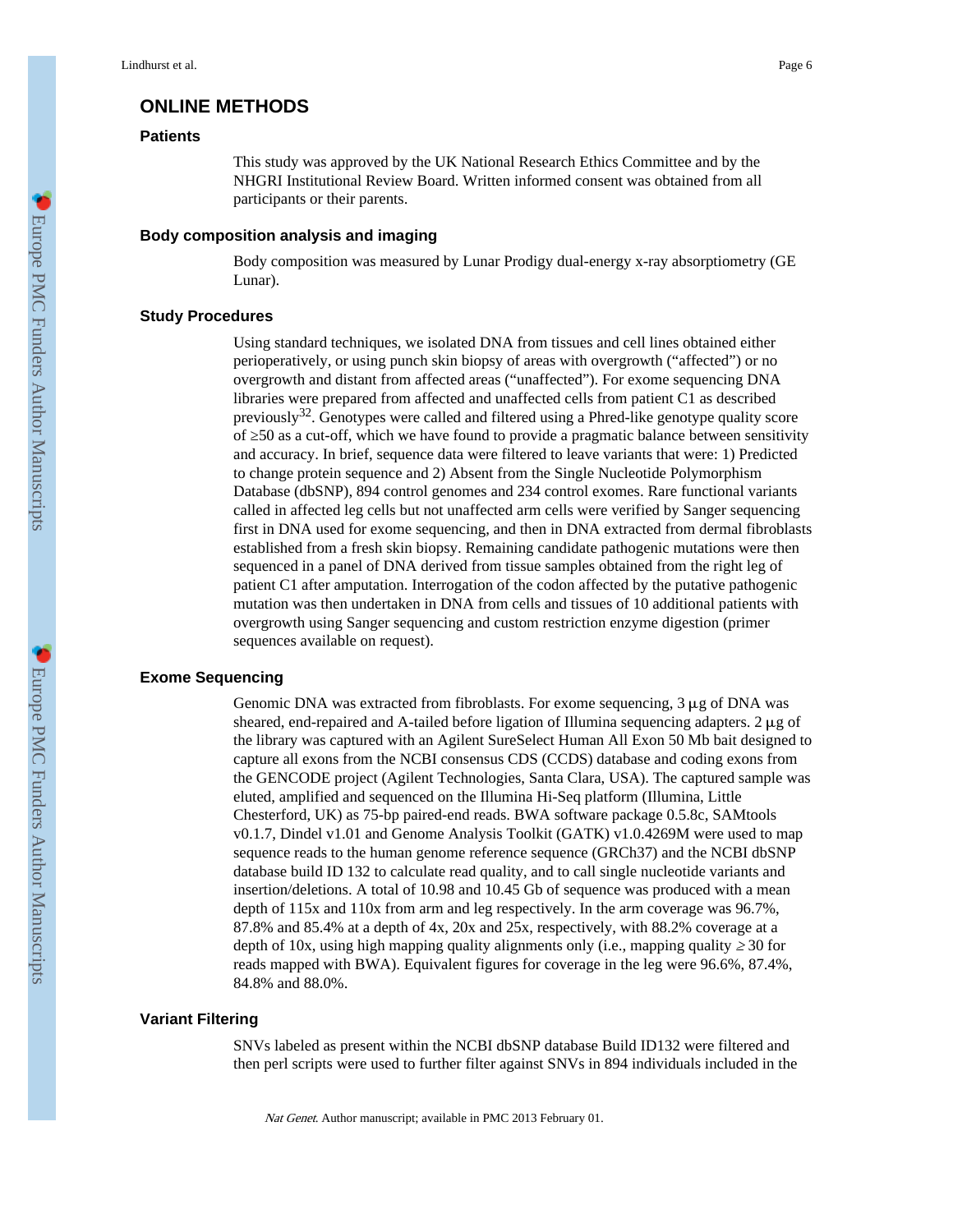1000 Genomes Project phase 1 data release and exome-wide sequencing data from 236 control individuals from the CoLaus cohort<sup>33</sup>. Variants were annotated against Ensembl version 62 and were defined as coding if they were non-synonymous, resulted in loss or gain of a stop codon, or occurred within essential splice sites. Finally, all variants seen in both arm and leg, or in arm only, were excluded.

## *PIK3CA* **Codon 1047 Genotyping**

Exon 21 of PIK3CA was amplified by PCR of genomic DNA and sequenced by conventional Sanger sequencing using the BigDye® Terminator v3.1 Cycle Sequencing Kit (Applied Biosystems, USA). Primer sequences are available on request. Quantification of mutation burden was performed using a custom PCR restriction enzyme assay as described<sup>3</sup> with the following modifications. Genomic DNA was amplified and digested with the primer and restriction enzyme combinations<sub>ogb</sub> specified in Supplementary Table 2. A sample was deemed positive if the mutant peak height was at least 100 relative fluorescence units. If in order to reach this threshold the wild type peak was off scale, the mutation percentage was assigned a value of <1%. When using the BsaBI assay, wild type DNA with and without enzyme was used in each case to confirm complete digestion of wild type alleles.

#### **Phosphatidylinositol 3,4,5-trisphosphate (PIP3) quantification**

PI3K/AKT signaling was assessed both at baseline and after stimulation with epidermal growth factor (EGF) in affected and unaffected dermal fibroblasts, by determining  $PIP_3$  and  $PIP<sub>2</sub>$  using a recently developed mass spectrometry assay<sup>10</sup>. In brief, dermal fibroblasts were maintained in DMEM supplemented with 10% fetal bovine serum (FBS), 1,000 U/l penicillin, 0.1 g/l streptomycin, and 2 mmol/l L-glutamine and were grown to 70% confluence in six-well culture plates. Cells were serum starved in serum-free medium supplemented with 1% bovine serum albumin (BSA), 1,000 U/l penicillin, 0.1 g/l streptomycin, and 2 mmol/l L-glutamine for 2 hours and then stimulated with either serumfree medium containing 10 nmol/l epidermal growth factor (EGF) or serum-free medium alone for 5 minutes. The medium was aspirated and  $340 \,\mu$ l 1 mM hydrochloric acid (HCl) was added at 4 °C. Lysates were harvested and 10 μl of PIP3 internal standard (provided by the Babraham Institute) was added. 750 μl of kill mixture (484 ml Methanol (MeOH), 242 ml Chloroform (CHCl<sub>3</sub>) and 23.55 ml 1 M HCl) was added to each sample prior to centrifugation (15,000g, 5 min, 4 °C). 725 μl of CHCl<sub>3</sub> was added prior to further centrifugation. The lower phase was collected and mixed with 708  $\mu$ l of the upper phase of pre-derivitization wash mixture (240 ml CHCl<sub>3</sub>, 120 ml MeOH and 90 ml 0.01 M HCl) and samples were again centrifuged. The resultant lower phase was collected. 50  $\mu$ l of 2 M TMS-diazomethane (Sigma) in hexane was added in a fume hood for 10 minutes at room temperature. The reaction was quenched with 6  $\mu$ l glacial acetic acid. 700  $\mu$ l of the upper phase of post-derivitization wash (240 ml CHCl<sub>3</sub>, 120 ml MeOH, 90 ml H<sub>2</sub>O) was added before mixing, centrifugation and collection of the lower phase. Samples were dried at room temperature and dissolved in 80  $\mu$ l MeOH and 20  $\mu$ l H<sub>2</sub>O. Analysis was undertaken using mass spectroscopy on a MDSCI EX 400Q Trap mass spectrometer (Applied Biosystems), connected to a Prominence HPLC system using a  $1.0 \times 50$  mm column (Waters). The peak values of C38:4 species were expressed as a ratio (PIP3/PIP2). Statistical analysis was performed using one-way ANOVA and Bonferroni *post-hoc* analyses.

## **Cell Signaling Studies**

Finally, phosphoblotting was used to assess phosphorylation of signaling intermediates of the PI3K/AKT pathway. Dermal fibroblasts were maintained, serum starved for 16 hours and EGF stimulated as described above. Following stimulation, cells were washed with ice cold PBS and solubilized in 80 μl lysis buffer (50 mmol/l HEPES, pH 7.5, 150 mmol/l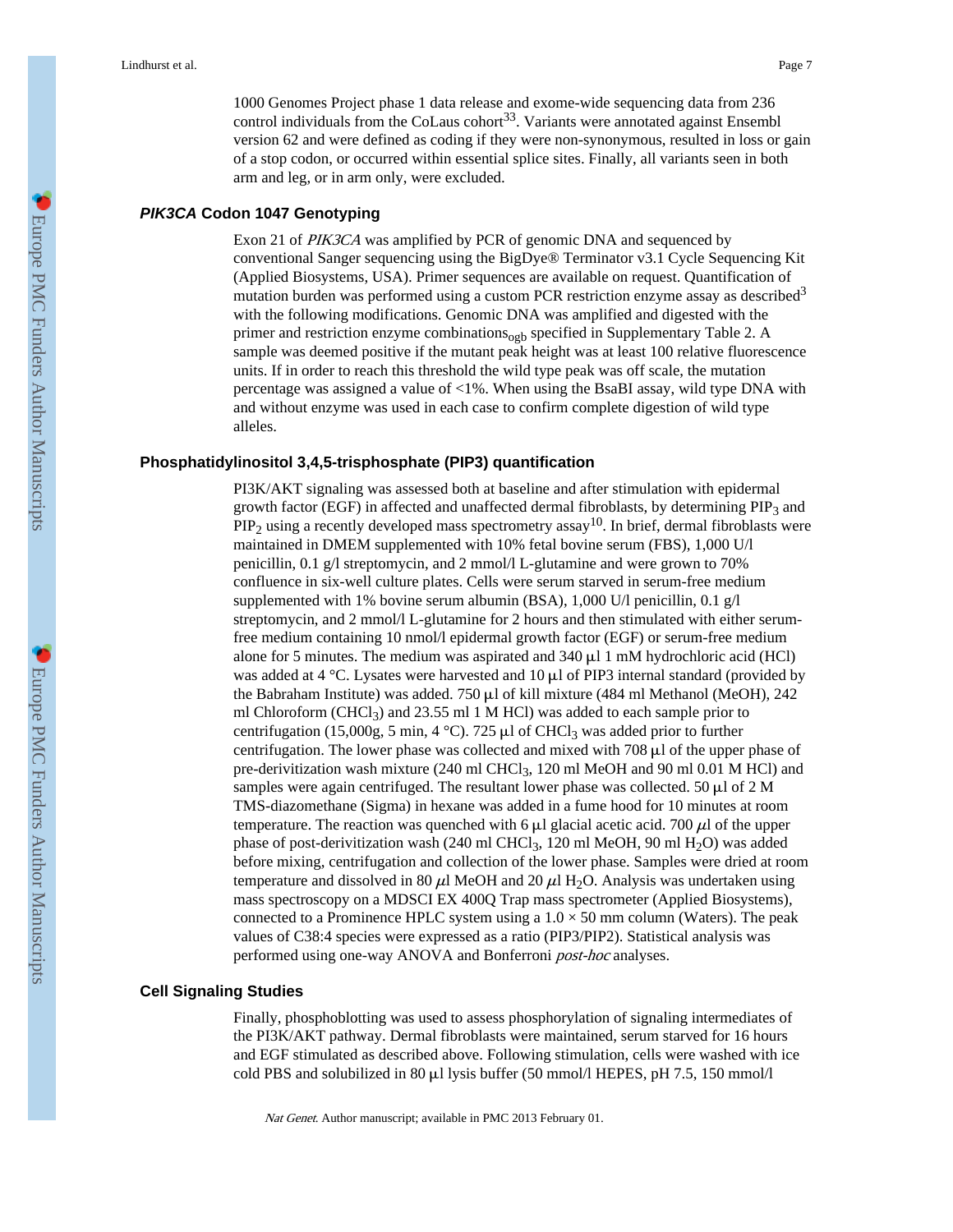NaCl, 30 mmol/l NaF, 10 mmol/l Na<sub>4</sub>P<sub>2</sub>O<sub>7</sub>, 1 mmol/l Na<sub>2</sub>VO<sub>4</sub>, 1% (v/v), Triton X-100, 10 mmol/l EDTA and 1 tablet of protease inhibitor mini complete cocktail (Roche, Mannheim, Germany)) per 7 ml of buffer. Protein concentration was quantified using the Bio-Rad DC protein assay (BioRad Laboratories, Hercules, CA, USA). Proteins were denatured at 95 °C then resolved by SDS-PAGE and transferred to polyvinylidene fluoride membranes using the iBlot system (Invitrogen). The membranes were blocked in buffer containing 50 mM TrisHCl, pH 7.6, 150 mM NaCl, 0.1% Tween-20 and 3% BSA for 1 hour at room temperature and probed for 16 hours at 4 °C with the relevant primary antibody (Supplementary Table 2). After washing the membranes, blots were incubated with horseradish peroxidase-linked secondary antibodies. Proteins were visualized by chemiluminescence (Enhanced Chemiluminescent kit, Amersham). Quantification was undertaken using Adobe PhotoShop CS3. Background subtraction was performed and bands quantified using control samples as base-line across six separate western blots. The mean relative integrated density in leg cells of patient C1 was +147% under basal conditions and +709% following stimulation with 10 nmol/L EGF. Statistical analysis was performed with one-way ANOVA and Bonferroni post hoc analyses.

Fibroblasts used for infrared imaging were serum starved for 24 hours before solubilization. Proteins were resolved on 10% Tris-glycine gels and transferred to nitrocellulose membranes using the iBlot system. Membranes were blocked in Odyssey blocking buffer (LiCor Biosciences) for 1 hour at room temperature. Primary antibody hybridization was performed overnight at 4 °C as before. After washing membranes, blots were incubated for 1 hour at room temperature in buffer containing 1:20,000 dilutions of anti-rabbit IRDye 800CW and anti-mouse IRDye 680LT secondary antibodies and 0.2% Tween. After washing, blots were scanned using the Odyssey infrared imaging system (LiCor Biosciences). Proteins were detected in the 700 nm channel using a scanning intensity of 5 and in the 800 nm channel using an intensity of 8.

## **Supplementary Material**

Refer to Web version on PubMed Central for supplementary material.

# **Acknowledgments**

The authors thank L. Ivey, Dr. J.J. Johnston, Dr. V. Tasic, Dr. M. Walters and E. Choolun for support and advice. The authors are especially grateful to the patients who participated in this research study and to the Proteus Syndrome Foundations of the United States and United Kingdom, who have supported and encouraged the patients and our research efforts. V.E.R.P., S.O.R., D.B.S., I.B., and R.K.S. were supported by the Wellcome Trust (grants 097721/Z/11/Z, 80952/Z/06/Z, 078986/Z/06/Z, 098051/Z/05/Z, and 091551/Z/10/Z), the Medical Research Council Centre for Obesity and Related Disorders, and the United Kingdom National Institute for Health Research (NIHR) Cambridge Biomedical Research Centre. L.G.B., M.J.L., J.C.S., A.M.W. were supported by the Intramural Research Program of the National Human Genome Research Institute. S.R., Q.F., and M.J.O.W. were supported by the Biotechnology and Biological Sciences Research Council (BBSRC). We are grateful for access to exome sequence data from the CoLaus cohort, which was sequenced as part of a partnership between the Wellcome Trust Sanger Institute, the CoLaus principal investigators and the Quantitative Sciences dept. of GlaxoSmithKline.

# **References**

- 1. Yuan TL, Cantley LC. PI3K pathway alterations in cancer: variations on a theme. Oncogene. 2008; 27:5497–510. [PubMed: 18794884]
- 2. Happle R. The group of epidermal nevus syndromes Part I. Well defined phenotypes. J Am Acad Dermatol. 2010; 63:1–22. quiz 23-4. [PubMed: 20542174]
- 3. Lindhurst MJ, et al. A mosaic activating mutation in AKT1 associated with the Proteus syndrome. New Engl J Med. 2011; 365:611–9. [PubMed: 21793738]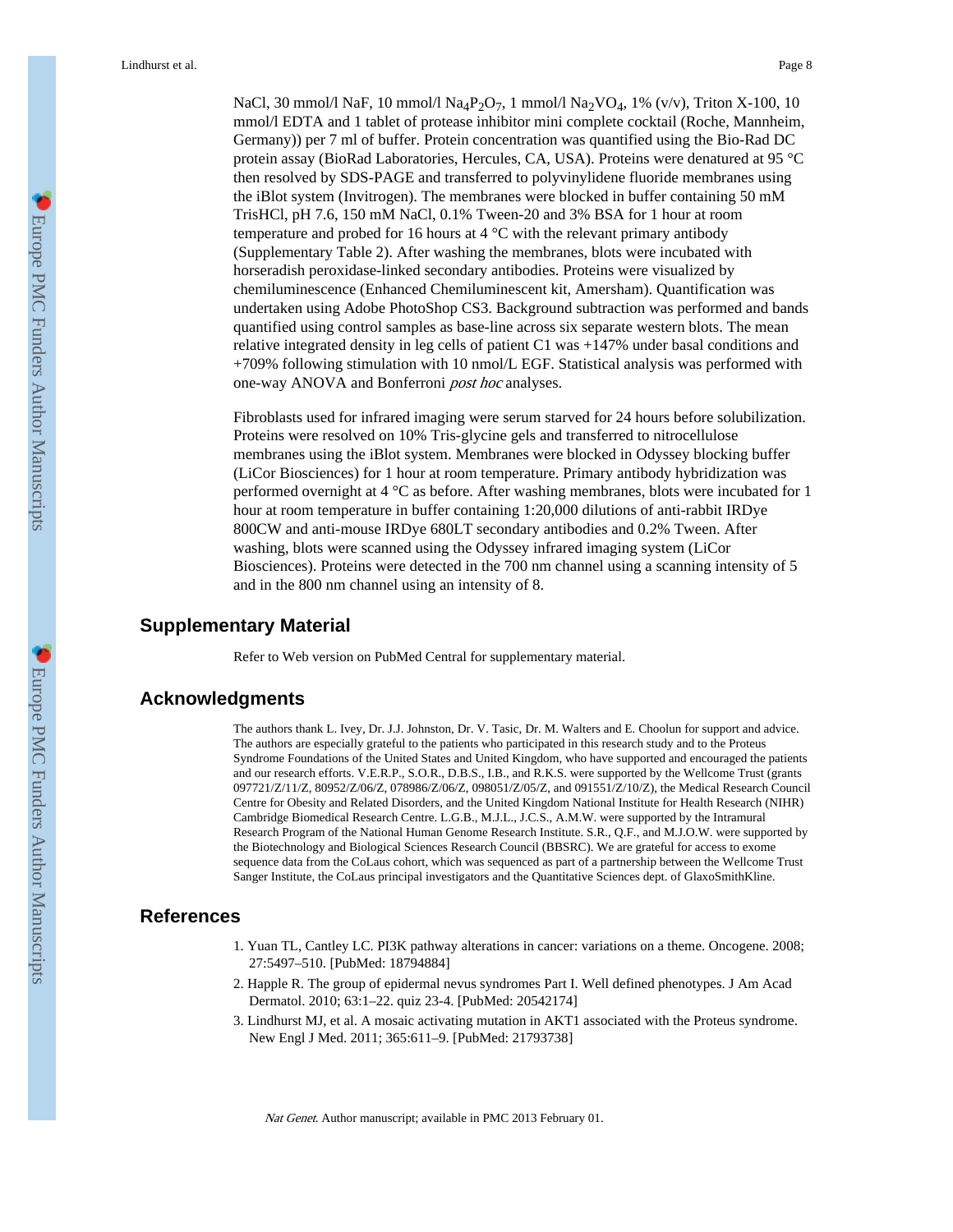- 4. Carpten JD, et al. A transforming mutation in the pleckstrin homology domain of AKT1 in cancer. Nature. 2007; 448:439–44. [PubMed: 17611497]
- 5. Happle R. Type 2 segmental Cowden disease vs. Proteus syndrome. Br J Dermatol. 2007; 156:1089–90. [PubMed: 17388921]
- 6. Biesecker L. The challenges of Proteus syndrome: Diagnosis and management. Eur J Hum Genet. 2006; 14:1151–7. [PubMed: 16883308]
- 7. Oduber CE, van der Horst CM, Hennekam RC. Klippel-Trenaunay syndrome: diagnostic criteria and hypothesis on etiology. Ann Plast Surg. 2008; 60:217–23. [PubMed: 18216519]
- 8. Samuels Y, et al. High frequency of mutations of the PIK3CA gene in human cancers. Science. 2004; 304:554. [PubMed: 15016963]
- 9. Durbin RM, et al. A map of human genome variation from population-scale sequencing. Nature. 2010; 467:1061–73. [PubMed: 20981092]
- 10. Clark J, et al. Quantification of PtdInsP3 molecular species in cells and tissues by mass spectrometry. Nat Methods. 2011; 8:267–72. [PubMed: 21278744]
- 11. Mandelker D, et al. A frequent kinase domain mutation that changes the interaction between PI3Kalpha and the membrane. Proc Natl Acad Sci U S A. 2009; 106:16996–7001. [PubMed: 19805105]
- 12. Hon WC, Berndt A, Williams RL. Regulation of lipid binding underlies the activation mechanism of class IA PI3-kinases. Oncogene. Nov 28.2011 doi: 10.1038/onc.2011.532. [Epub ahead of print].
- 13. Biesecker LG, et al. Proteus syndrome: Diagnostic criteria, differential diagnosis, and patient evaluation. Am J Med Genet. 1999; 84:389–95. [PubMed: 10360391]
- 14. Carty MJ, Taghinia A, Upton J. Overgrowth conditions: a diagnostic and therapeutic conundrum. Hand Clin. 2009; 25:229–45. [PubMed: 19380062]
- 15. Oduber CE, et al. A proposal for classification of entities combining vascular malformations and deregulated growth. Eur J Med Genet. 2011; 54:262–271. [PubMed: 21356335]
- 16. Chen WS, et al. Growth retardation and increased apoptosis in mice with homozygous disruption of the Akt1 gene. Genes Devel. 2001; 15:2203–8. [PubMed: 11544177]
- 17. Whiteman EL, Cho H, Birnbaum MJ. Role of Akt/protein kinase B in metabolism. Trends Endocrinol Metab. 2002; 13:444–51. [PubMed: 12431841]
- 18. Hussain K, et al. An activating mutation of AKT2 and human hypoglycemia. Science. 2011; 334:474. [PubMed: 21979934]
- 19. Poduri A, et al. Somatic Activation of AKT3 Causes Hemispheric Developmental Brain Malformations. Neuron. 2012; 74:41–8. [PubMed: 22500628]
- 20. Hawkins PT, Anderson KE, Davidson K, Stephens LR. Signalling through Class I PI3Ks in mammalian cells. Biochem Soc Trans. 2006; 34:647–62. [PubMed: 17052169]
- 21. Yamamoto S, et al. PIK3CA mutation is an early event in the development of endometriosisassociated ovarian clear cell adenocarcinoma. J Pathol. 2011; 225:189–94. [PubMed: 21735444]
- 22. Miron A, et al. PIK3CA mutations in in situ and invasive breast carcinomas. Cancer Res. 2010; 70:5674–8. [PubMed: 20551053]
- 23. Engelman JA, et al. Effective use of PI3K and MEK inhibitors to treat mutant Kras G12D and PIK3CA H1047R murine lung cancers. Nat Med. 2008; 14:1351–6. [PubMed: 19029981]
- 24. Adams JR, et al. Cooperation between Pik3ca and p53 mutations in mouse mammary tumor formation. Cancer Res. 2011; 71:2706–17. [PubMed: 21324922]
- 25. Meyer DS, et al. Luminal expression of PIK3CA mutant H1047R in the mammary gland induces heterogeneous tumors. Cancer Res. 2011; 71:4344–51. [PubMed: 21482677]
- 26. Liu P, et al. Oncogenic PIK3CA-driven mammary tumors frequently recur via PI3K pathwaydependent and PI3K pathway-independent mechanisms. Nat Med. 2011; 17:1116–20. [PubMed: 21822287]
- 27. Kinross KM, et al. An activating Pik3ca mutation coupled with Pten loss is sufficient to initiate ovarian tumorigenesis in mice. J Clin Invest. 2012; 122:553–7. [PubMed: 22214849]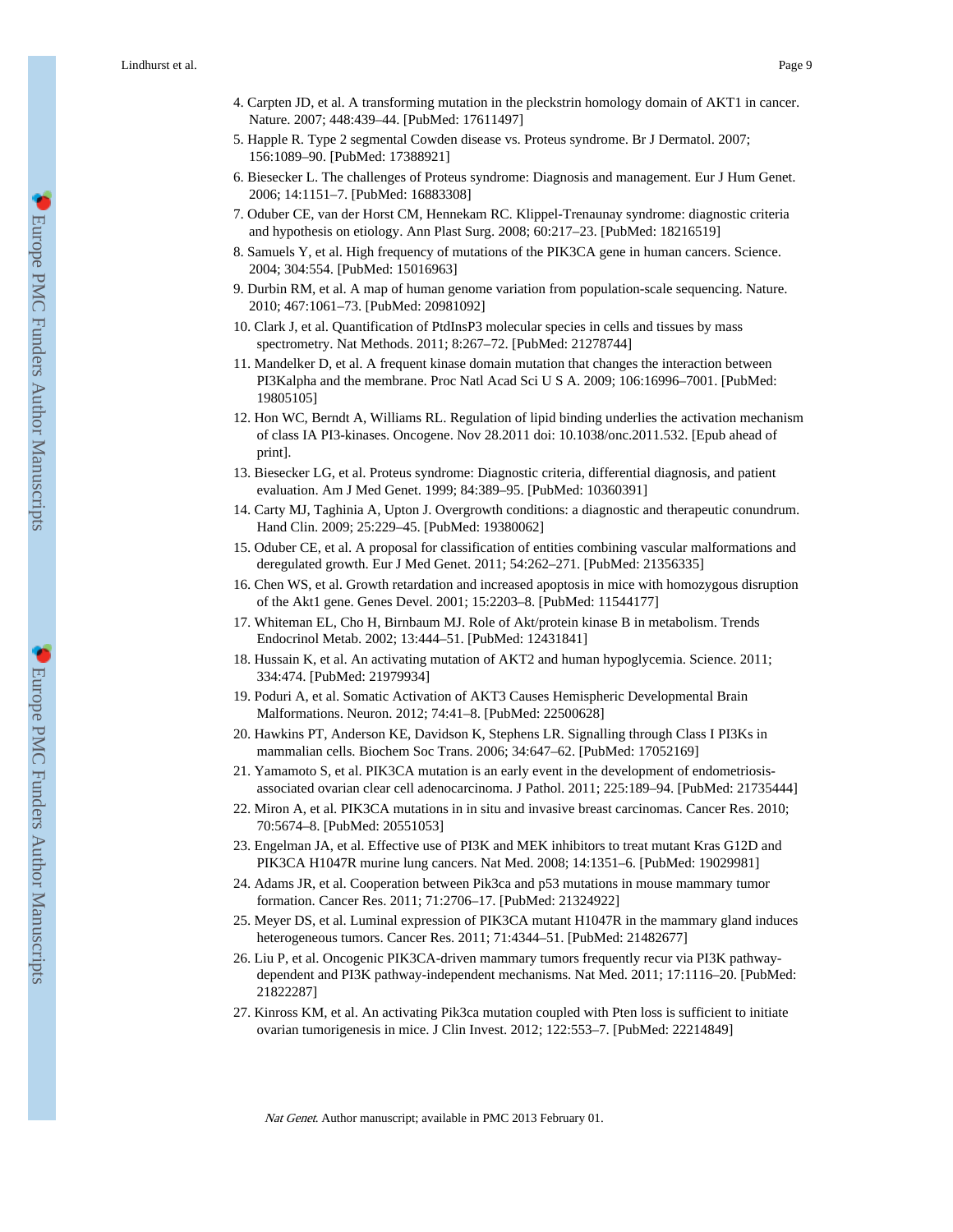- 28. Hafner C, et al. Oncogenic PIK3CA mutations occur in epidermal nevi and seborrheic keratoses with a characteristic mutation pattern. Proc Natl Acad Sci U S A. 2007; 104:13450–4. [PubMed: 17673550]
- 29. Tosi LL, Sapp JC, Allen ES, O'Keefe RJ, Biesecker LG. Assessment and management of the orthopedic and other complications of Proteus syndrome. J Child Orthop. 2011; 5:319–327. [PubMed: 23024722]
- 30. Marsh DJ, et al. Rapamycin treatment for a child with germline PTEN mutation. Nat Clin Pract Oncol. 2008; 5:357–61. [PubMed: 18431376]
- 31. Ellis, H.; Logan, BM.; Dixon, AK. Human sectional anatomy: Atlas of body sections, CT and MRI images. Vol. xvii. Hodder-Arnold; London: 2007. p. 267
- 32. Raffan E, Semple RK. Next generation sequencing--implications for clinical practice. Br Med Bull. 2011; 99:53–71. [PubMed: 21705347]
- 33. Firmann M, et al. The CoLaus study: a population-based study to investigate the epidemiology and genetic determinants of cardiovascular risk factors and metabolic syndrome. BMC Cardiovasc Disord. 2008; 8:6. [PubMed: 18366642]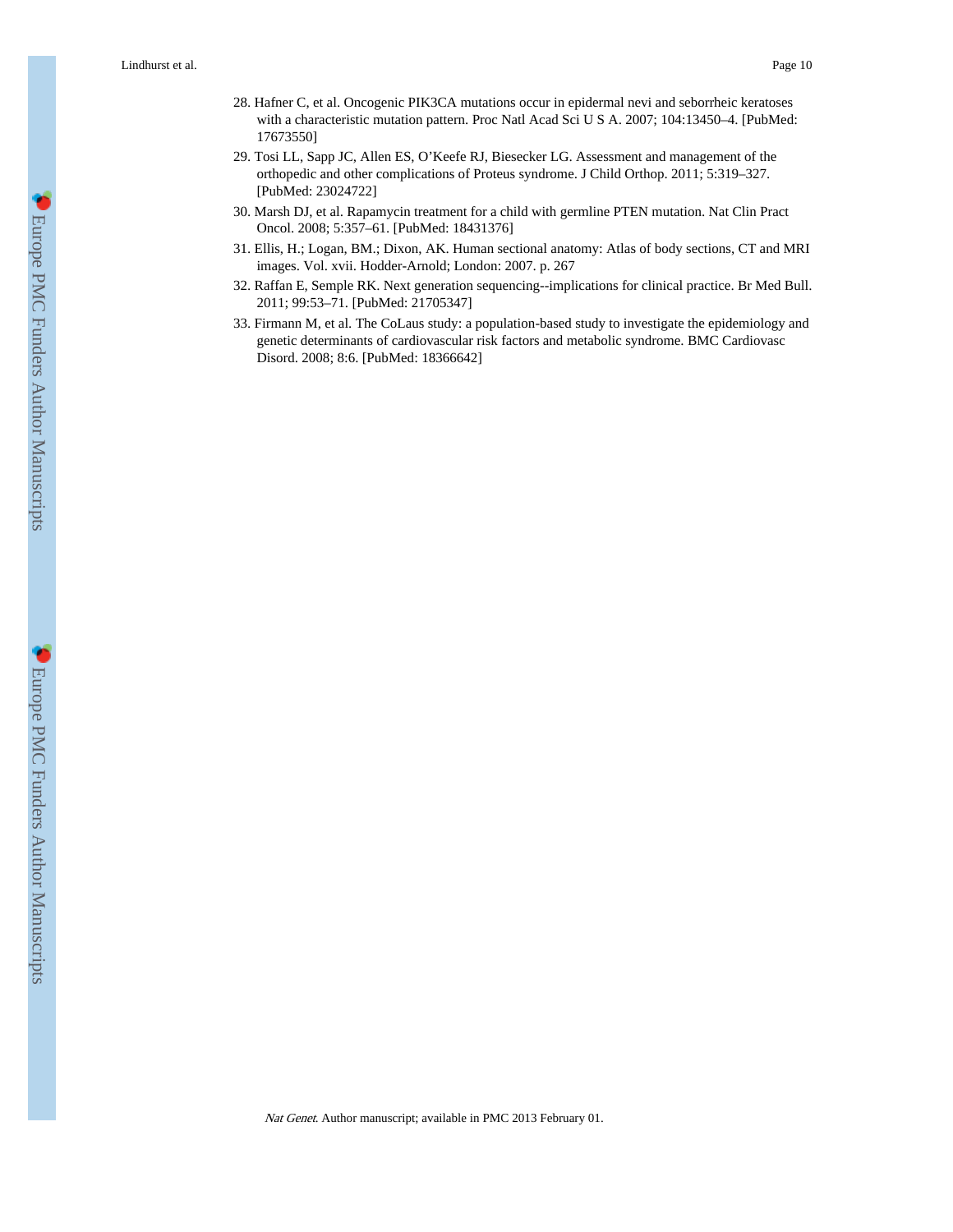Lindhurst et al. Page 11



#### **Figure 1. Spectrum of Overgrowth in Patients with Activating PIK3CA Mutations**

Patient C1 showing  $(A)$ &(**B**) Lower extremity overgrowth with a paucity of facial adipose tissue at ages 12 months and 7 years progressing to (**C**) Massive leg overgrowth with lack of upper body adipose tissue at 37 years old, by which time left above knee amputation had been undertaken. (**D**) Right foot overgrowth at 35 years old (**E**) Feet at 35 years showing overgrowth, cutaneous syndactyly of the left foot and rotational deformity of the right foot . (**F**) and (**G**). Patient N7 showing his leg status post debulking surgery and massive overgrowth of the left foot, which was partially amputated. (**H**) and (**I**) Patient N99 showing more limited overgrowth confined to several rays of the feet. Informed consent to publish photographs was obtained from the identifiable patient in this figure.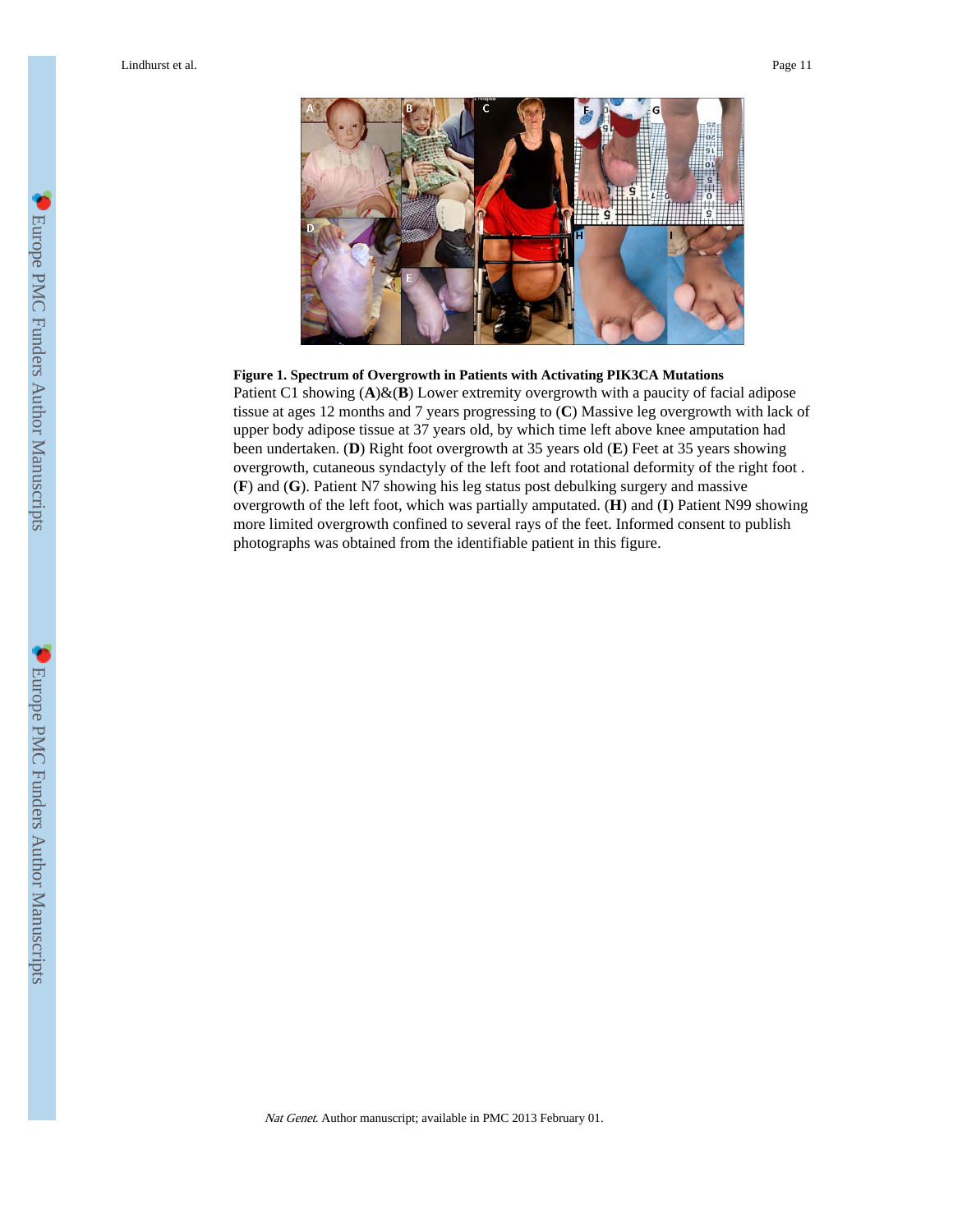

#### **Figure 2. Segmental Skeletal and Fibroadipose Overgrowth in Patients with Activating PIK3CA Mutations**

Patient C1 (**A**) Reformatted coronal CT of the legs, showing bony overgrowth, destructive arthropathy, adipose expansion and relative lack of muscle (**B**) Sagittal T2-weighted MRI images of lumbar spine depicting enlarged neural structures within the foramina (circled 12-13 mm diameter). Normal nerve roots in this region are up to 5-6 mm and up to 8-9 mm for the dorsal root ganglion<sup>31</sup>. (**C**) & (**D**) transverse CT image and photograph of anterior abdomen showing right-sided adipose overgrowth (arrow) and left-sided lack of adipose tissue (arrowhead) to the level of insertion of erector spinae. (**E**) Hematoxylin- and eosinstained left foot skin showing marked dermal thickening (scale bar  $15 \mu m$ ). Inset myofibroblasts with plump nuclei are prominent in the dermis (arrow) in contrast to normal skin(**F**). (**G**) Muscle is replaced by fibrous and adipose tissue with occasional residual muscle fibers (arrow) (scale bar  $80 \mu m$ ). (**H**) Normal muscle. Imaging of patient N45 showing (**I**)&(**K**) fibroadipose overgrowth of the legs including subcutaneous and muscular tissue,(**J**) fibroadipose overgrowth of the pelvis, and (**L**) &(**M**) plain radiographs showing distorting overgrowth of the knees **.** Plain radiograph of the hand of patient N68 showing distorting overgrowth of the second and third ray of the right hand (**N**). Plain radiograph (**O**) and photograph (**P**) of the left foot of patient N110 show overgrowth limited to the first and second rays of the left foot.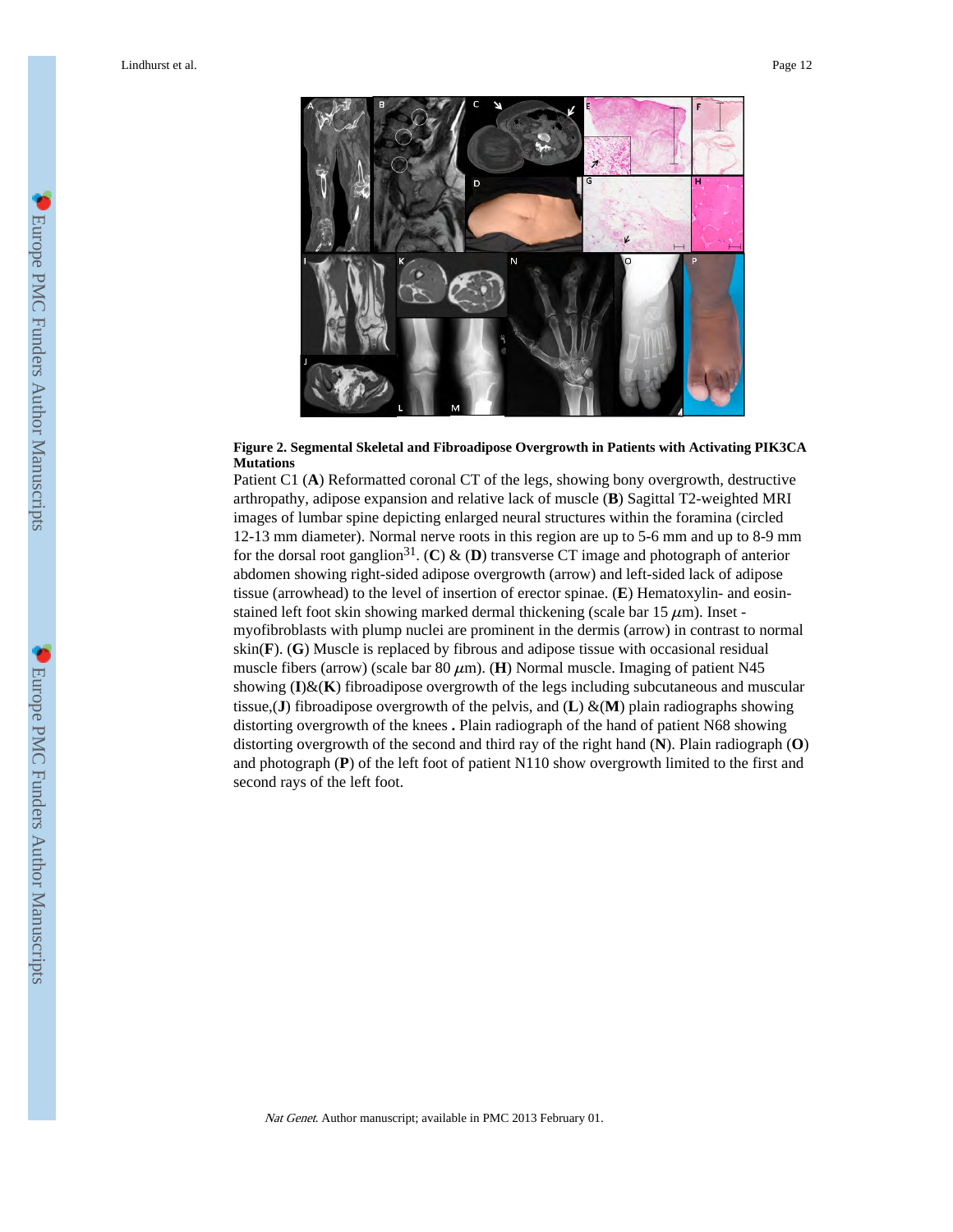

#### **Figure 3. Identification of** *PIK3CA* **mutations in affected cells and tissues**

**A.** PIK3CA c.3140A>T (p.His1047Leu) identified in cultured dermal fibroblasts from the affected left leg but not the unaffected right arm of patient C1 (left) and present at varying levels in left leg tissues (right) **B.** Location of His1047 near the carboxy-terminus of the kinase domain of the p110α catalytic subunit of type 1A PI3K. ABD = adaptor binding domain; RBD = ras binding domain **C.** PIK3CA c.3140A>G (p.His1047Arg) identified in cells derived from a variety of tissues of patients N7, N99, and N45.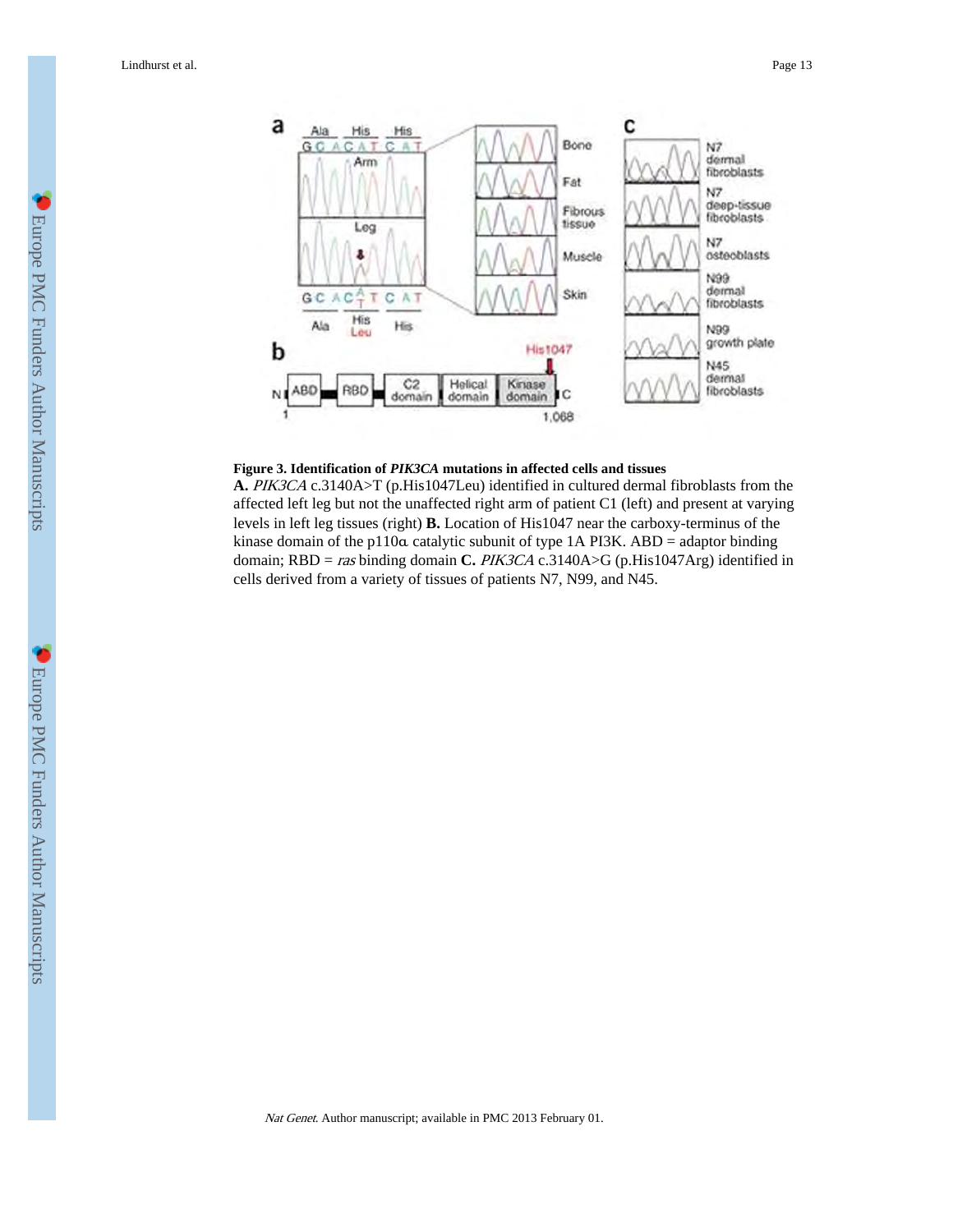

**Figure 4. Hyperactivity of phosphatidylinositol-3-kinase in cells harboring** *PIK3CA* **mutations A.** PIP3 levels determined by mass spectroscopy are elevated in fibroblasts harboring an activating PIK3CA mutation both in the basal state and after stimulation with EGF compared to unaffected cells. Cells from a healthy control (Cntrl), Patient C1 (unaffected arm and affected leg) and from patients N7 and N99 (both affected) are shown.  $* =$ Significantly higher than unstimulated unaffected cells (p<0.01);  $\infty$  = significantly higher than EGF-stimulated unaffected cells ( $p<0.01$ );  $\#$  = not significantly different; error bars are + 2 SEM. (**B) & (C).** Representative immunoblot showing abnormal basal phosphorylation of AKT and p70 S6 kinase (p70S6K) in affected dermal fibroblasts (**B**) but no increase in basal ERK phosphorylation (**C**). (**D)**. Infrared detection of phosphorylated and total AKT in patients with PIK3CA or AKT1 mutations. Fibroblasts were serum starved for 24 hours before solubilization. Patients N7 and N99 were positive for the p.His1047Arg mutation in PIK3CA, PS53 and PS75 were positive for the p.Glu17Lys mutation in AKT1 (ref. 3), Cntrl1 and Cntrl2 were from unaffected individuals and negative for both mutations. Antibodies used in these experiments are described in Supplementary Table 3).